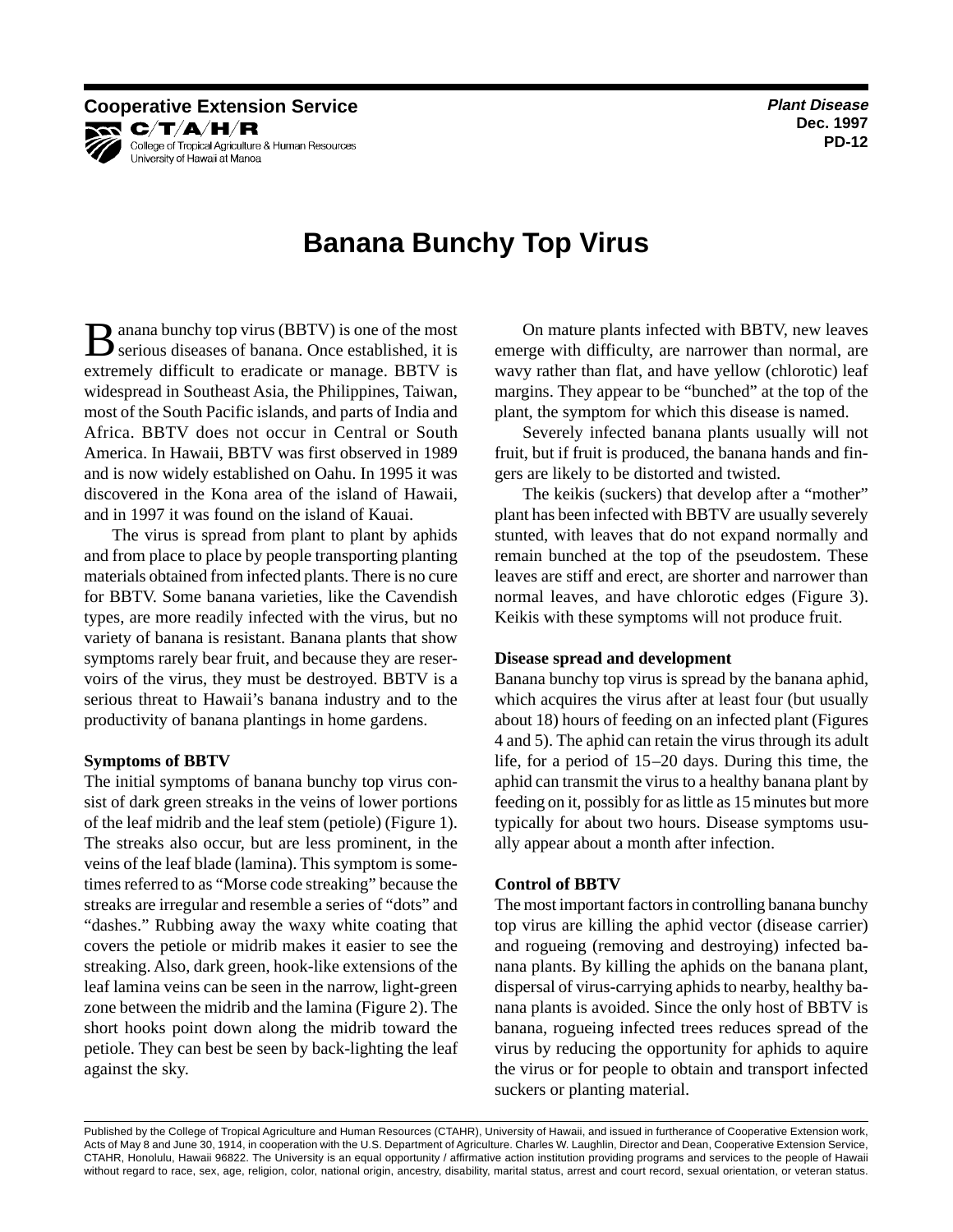

**An early symptom of BBTV infection is "Morse code streaking" on the leaf stem (petiole).**



**The "hooking" symptom of BBTV, where the veins of the leaf blade extend into the normally clear area along the leaf midrib and point down toward the base of the leaf.**

Control methods used are likely to vary depending on whether you are a homeowner or a commercial banana grower. Commercial growers may prefer to use pesticides and are usually knowledgeable about their proper use, while homeowners may prefer not to use pesticides.

## *Homeowner methods for aphid control*

Aphids can be killed by spraying them with soapy water, and some insecticidal soaps are legally registered as pesticides. Insecticidal soaps have the advantage of being relatively non-toxic to people, birds, and other animals. The spray solution should be directed to the places where the aphids are most likely to be hiding or feeding. This includes the leaf petioles and the "pockets" where the petioles separate from the pseudostem. In particular, aphids can be found feeding on young suckers and down inside the whorl of the latest, unfurled leaf. After spraying the aphids, do not disturb the plant until the next day.



**Young banana plants showing advanced symptoms of BBTV, including yellowed leaf margins and narrow, stiff, erect leaves "bunched" together at the top of the stem.**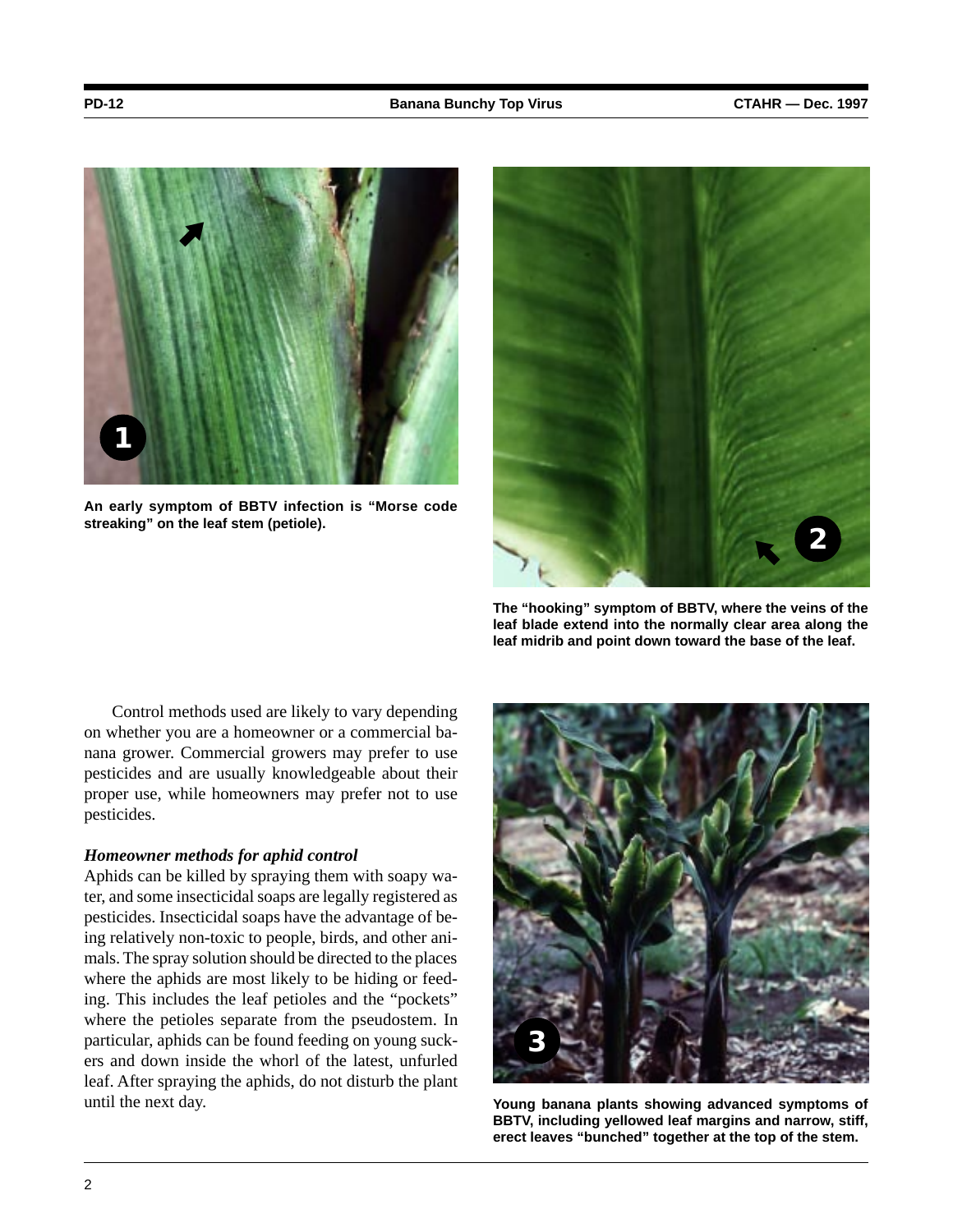

**Aphids congregate and feed on the unfurled leaves of young banana plants.**

**5**

**Aphids and ants, which tend them, on the petiole and lamina of the underside of of a young banana plant leaf.**

Several commercial insecticidal soaps are registered for use in Hawaii. Consult your local garden shop for suitable products. In many situations, home-mixed soap sprays may be as effective as the commercial products, but they may contain additives toxic to plants. In addition, these home remedies are not legally registered as pesticides.

If the infected plant is tall and it is difficult to reach the upper petioles and unfurled leaf with the spray, it may be necessary to carefully cut and lower the plant to reach those parts. Cut a notch about  $\frac{1}{3}$  into the pseudostem, preferably on the side it is leaning toward, if that is a clear path to lower the plant. Then, carefully cut a slit with a sawing motion opposite and a few inches above the notch, until the plant starts to lean. If this is done carefully, the stem will not crash to the ground, thereby disbursing the aphids, but rather it will come down gradually to where it can be grabbed, steadied, and helped to descend. Spray for aphid control immediately, and then leave the plant undisturbed for about a day.

Banana aphids also feed on heliconia and flowering ginger. Although these plants do not harbor the virus, they should also be sprayed to control aphids on them when they are in the vicinity of banana plants. This would help reduce aphid populations in the area.

#### *Homeowner methods for removing infected plants*

Banana plants infected with BBTV should be destroyed after killing the aphids. The main corm and any keikis arising from it must be dug up to prevent regrowth. If the infected plant is in a mat (group or clump of plants), the entire mat should be destroyed, even if only a single sucker is infected. The parts of the corm with potential to regrow should be disposed of in such a way that they cannot regrow. Effective methods include incineration, burial in a landfill, thorough chopping and drying, and allowing them to rot in black plastic bags.